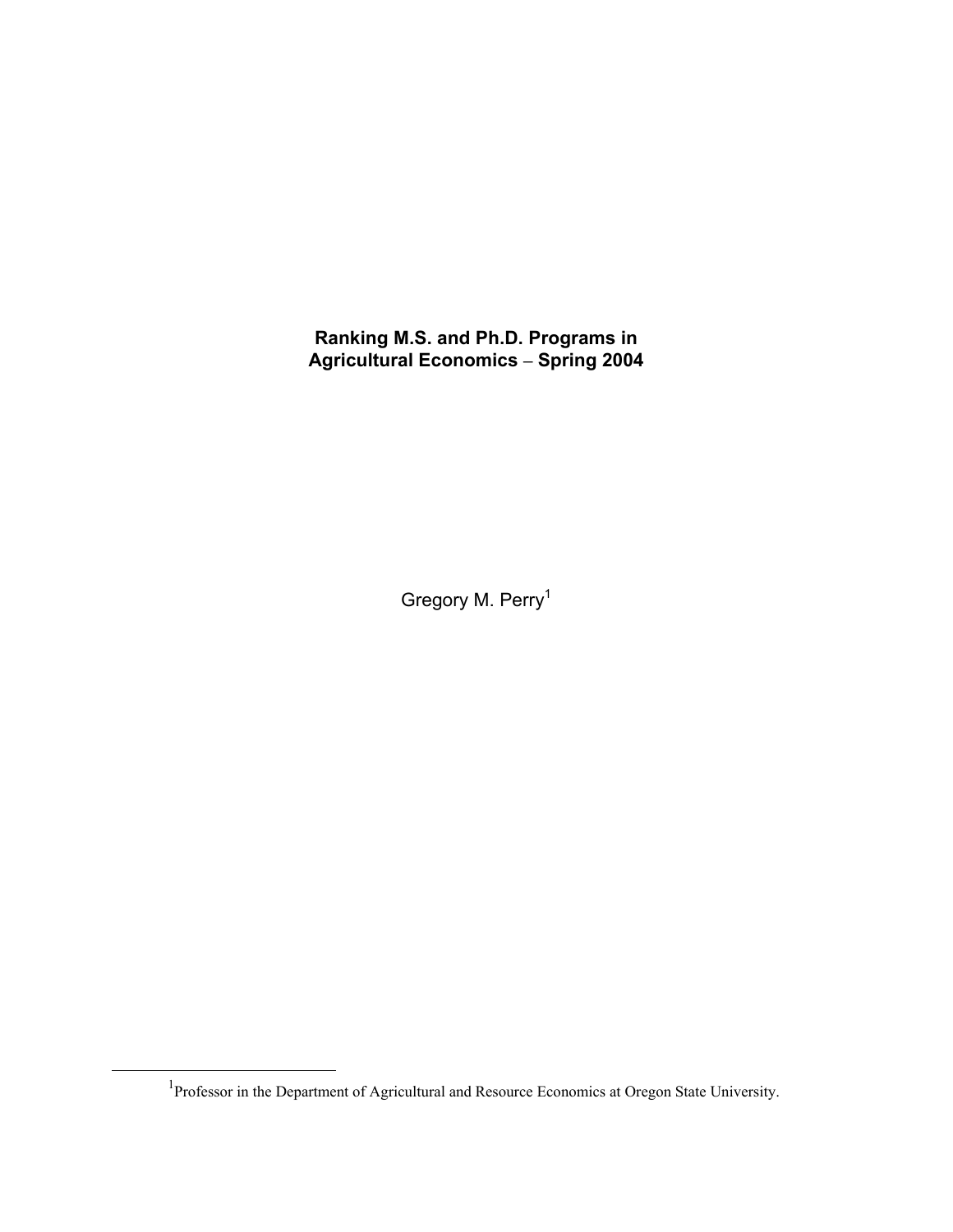# **Ranking M.S. and Ph.D. Programs in Agricultural Economics Spring 2004**

This study represents the most recent attempt to rank graduate programs in Agricultural Economics. It follows two previous studies I conducted in Spring 1994 and Fall 1999. This is likely to be the last such study that I conduct, given the proposal by the National Research Council to begin ranking graduate programs in Agricultural Economics.

I continue to be surprised by the interest these ranking studies generate among faculty and graduate students. I receive several requests for rankings each year from graduate students, who want to use the information as part of their decision making process about where to pursue graduate studies. Most departmental reviews look to these rankings as a measure of program quality and use the information in discussions about where they should go as a faculty. Not surprisingly, some question the methodology used, particularly when the subjective rankings reported here don't match faculty perceptions about their program.

For this reason, it's important to remember what these results tell the reader and what they omit. Simply put, the results represent opinions of about 50 individuals in the profession. Hopefully, because of the way in which the survey population was chosen, the respondents are more informed about the quality of graduate programs than the average agricultural economist in the United States. Nevertheless, the respondents bring to the task their own life experiences, good or bad. Sometimes these experiences provide good insight into the quality of graduate programs, while other times they may be relying on second and third hand information. The rankings are not based at all on objective criteria, other than the influence that objectively-based data may have on the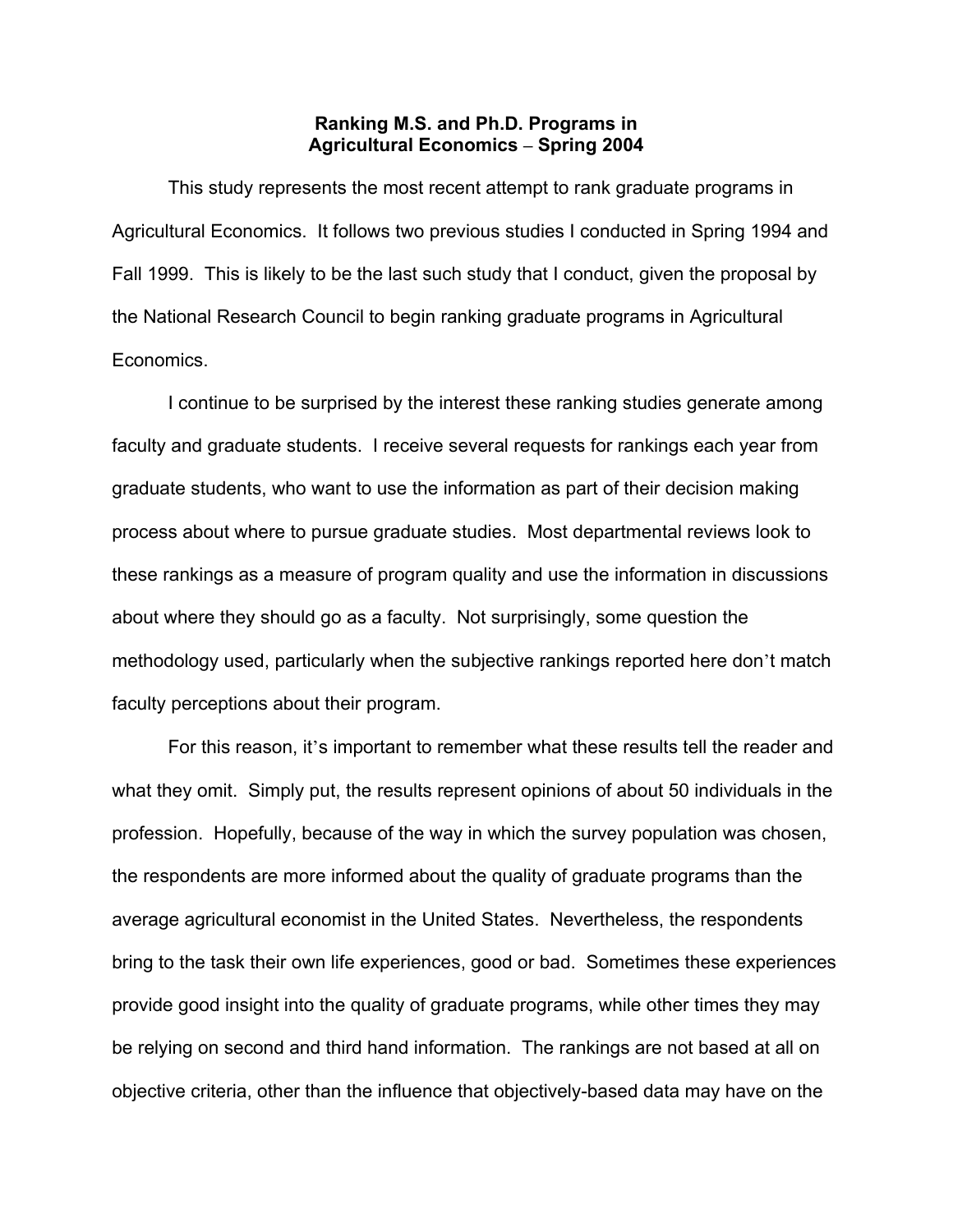subjective assessments of respondents. In previous studies, for example, I have found that objective data and opinions can diverge quite significantly (see Perry 1994; 1995; 1997; 1999, also Hilmer and Hilmer).

This lack of objective analysis does not mean that the results should be immediately discounted as irrelevant. As I noted, prospective graduate students care about what others think of the programs they are considering for graduate studies. Some feel that completing a degree at a prestigious program can enhance the quality and quantity of post-graduate employment prospects. Recruiting of quality faculty may also be aided by program prestige.

### **Methodology**

The methodological changes adopted for the survey in Spring 1999 were largely adopted for this survey. A list of individuals who reviewed for the AJAE in 2002 and 2003 were put together, with individuals not listed in recent issues of the *AAEA Directory* subsequently dropped from the list. The names were then sorted into field categories based on stated interests in the *Directory,* personal websites and publication lists. From this process it became apparent that a significant shift has occurred in the profession in terms of fields. Specifically, the Production field, long a mainstay in the agricultural economics profession, seems to have largely disappeared from Ph.D. programs across the country. Another longstanding field, Marketing and Price Analysis, also has evolved in several different ways depending on the department. As a result, the survey population was divided into seven major subject areas: Agribusiness, Marketing and Industrial Organization; International Trade; Resource and Environmental; Farm Management, Finance and Production; International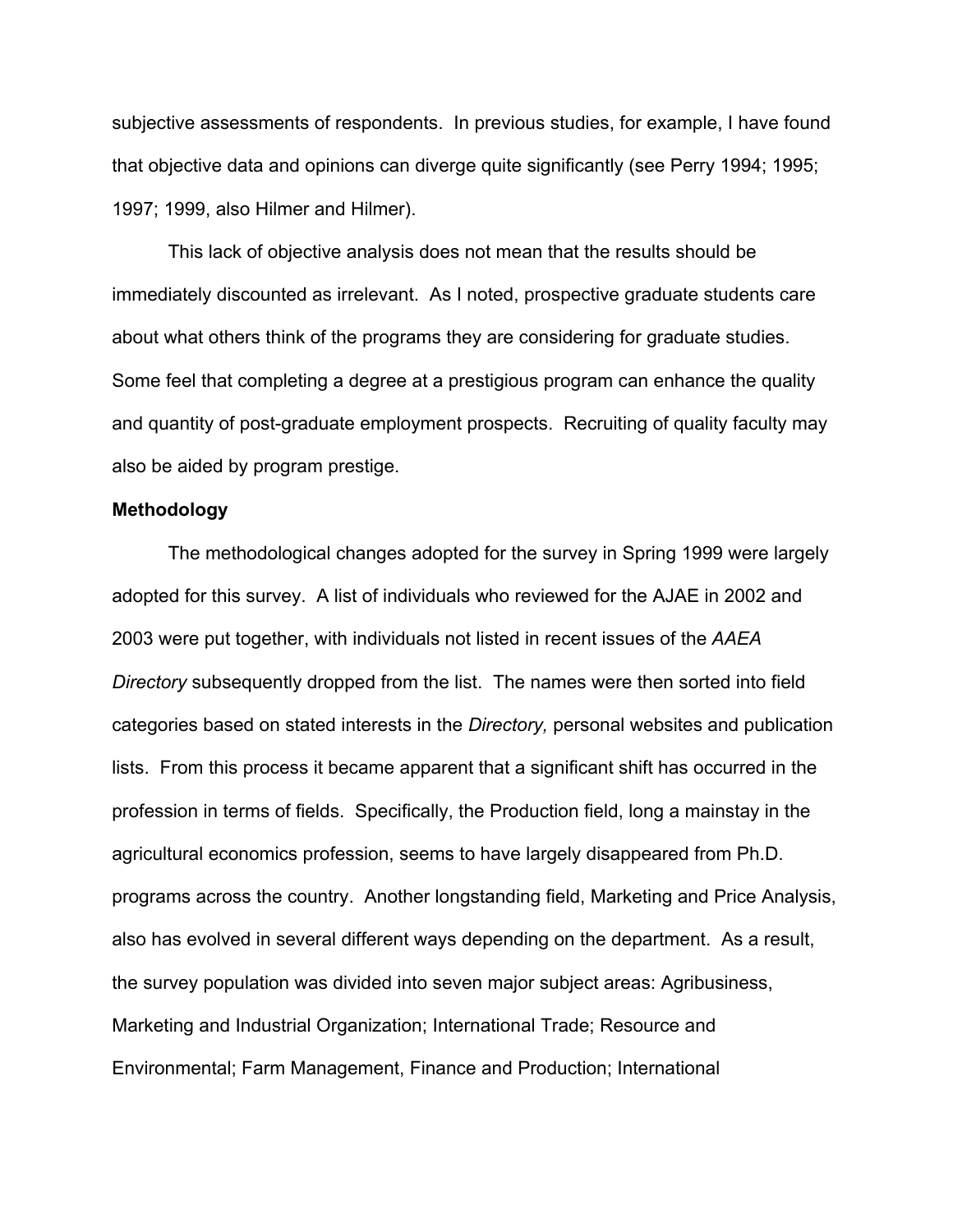Development; Consumption and Price Analysis; and Rural Development. Each group contained at least 10 individuals, with Resource and Environmental Economics representing the largest sample pool (38 individuals). Total survey population was 106 professionals.

The survey instrument was virtually identical to that used in Fall 1993 and Spring 1999. Participants were asked to rank the top 20 Ph.D. programs in agricultural economics, using a 1-5 ranking scale. A ranking of 5 indicated an excellent program, 4 corresponded to an above average program, 3 being average, 2 being below average and 1 being a poor program. They were then asked to rank the top 10 M.S. programs, the top Canadian programs and the top five programs in their field using a 1-5 scale.

The surveys were sent out by email in April 2004, with followups to nonrespondents sent in May. Of the 106 individuals surveyed, 51 (48 percent) replied by email or surface mail. This was a significant decline from the 69 percent response rate for the 1999 survey and 70 percent for the 1993 survey. Why the response rate declined is not clear. Three of the respondents refused to complete the survey, for a completion rate of 45 percent versus 58 percent in 1999. The three individuals who refused to participate felt they did not know enough to provide an informed opinion on graduate programs in agricultural economics.

### **U.S. Ph.D. Rankings**

The rankings for Ph.D. programs are reported in Table 1. The average rank in Table 1 is the simple average of ratings given by all respondents. The 25 schools listed were the only schools ranked by 10 or more respondents. Only UC-Berkeley, UC-Davis and Maryland were listed by all 48 respondents. The rankings for Berkeley and Davis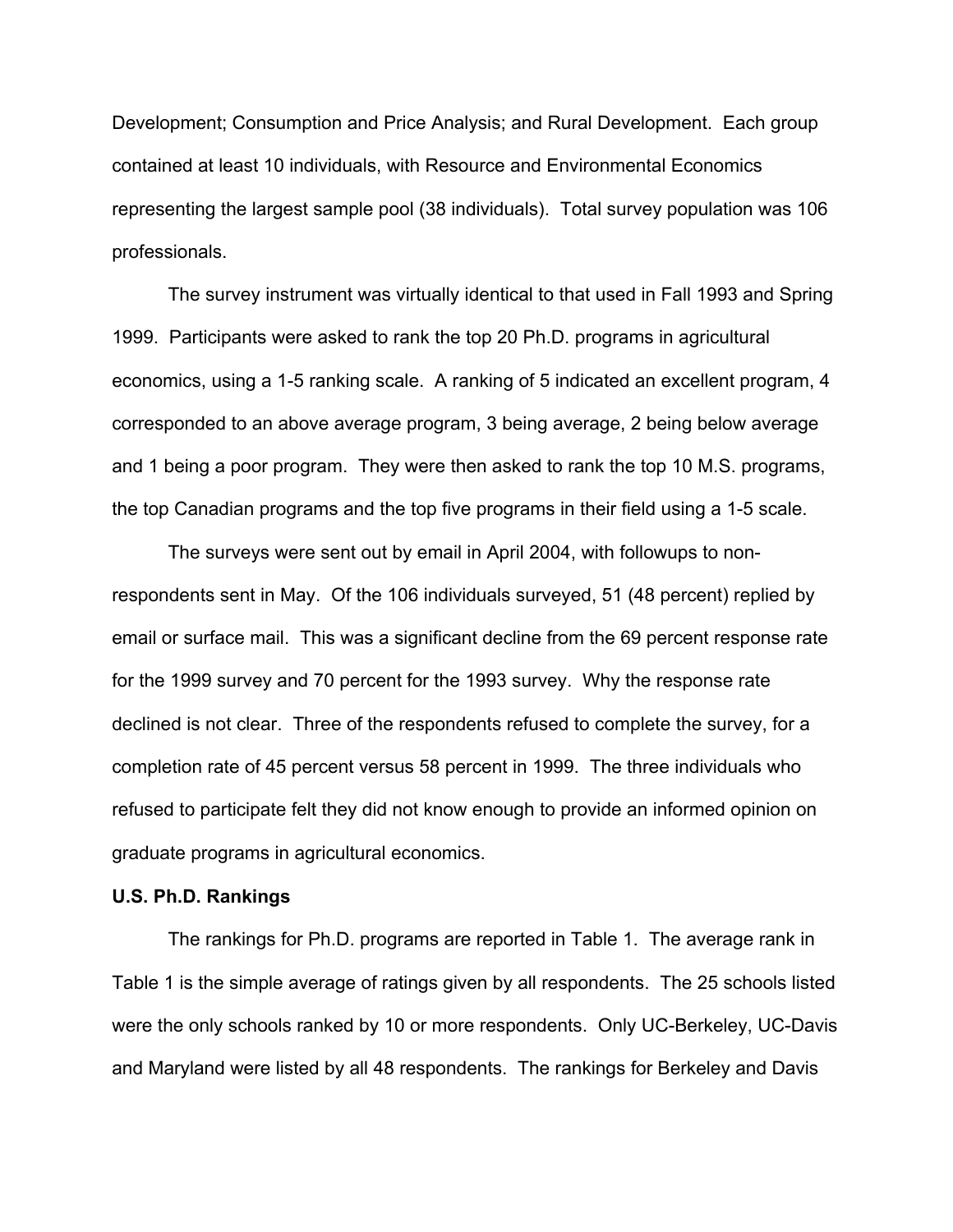were statistically significantly higher than those for Maryland and other schools. Maryland was ranked third, significantly higher than North Carolina State and lower ranked schools. Iowa State ranked fourth significantly higher than North Carolina State and lower ranked schools. North Carolina State was fifth, although its ranking was not significantly higher than Cornell (sixth) and Minnesota (seventh). Ohio State ranked eighth at 3.71, Purdue was ninth and Wisconsin ranked tenth. There was a clear break in the rankings between the top four schools and the next six schools. Illinois and Texas A&M posted nearly identical scores, but the gap between tenth place Wisconsin and eleventh place Illinois was large (0.25). Michigan State and Oregon State were also not statistically different from one another in  $13<sup>th</sup>$  and  $14<sup>th</sup>$  places. The next four schools (Washington State, Kansas State, Florida and Penn State) also formed a cluster with rankings between 2.88 and 3.02. The schools ranked  $20<sup>th</sup>$  to  $25<sup>th</sup>$  (Colorado State, VPI, Oklahoma State, Georgia, Rhode Island and Missouri) also were very close in their rankings.

The standard deviations provide some indication of consensus about where each program was ranked by respondents. The rankings for Berkeley, Davis, Maryland, Iowa State, Ohio State, Texas A&M, Washington State, Colorado State and Georgia all had standard deviations of 0.6 or less, indicating substantial agreement in rankings. At the other extreme were Illinois and Missouri, with standard deviations of 0.90 or more.

Nine schools had rankings in 2004 that were higher than in 1999, although only four schools (Maryland, Ohio State, Washington State and Connecticut) experienced a change in rankings of 0.15 or more. Over the past decade, the most dramatic increases in rankings have been for Ohio State (+0.77), Maryland (+0.58) and Iowa State (+0.35).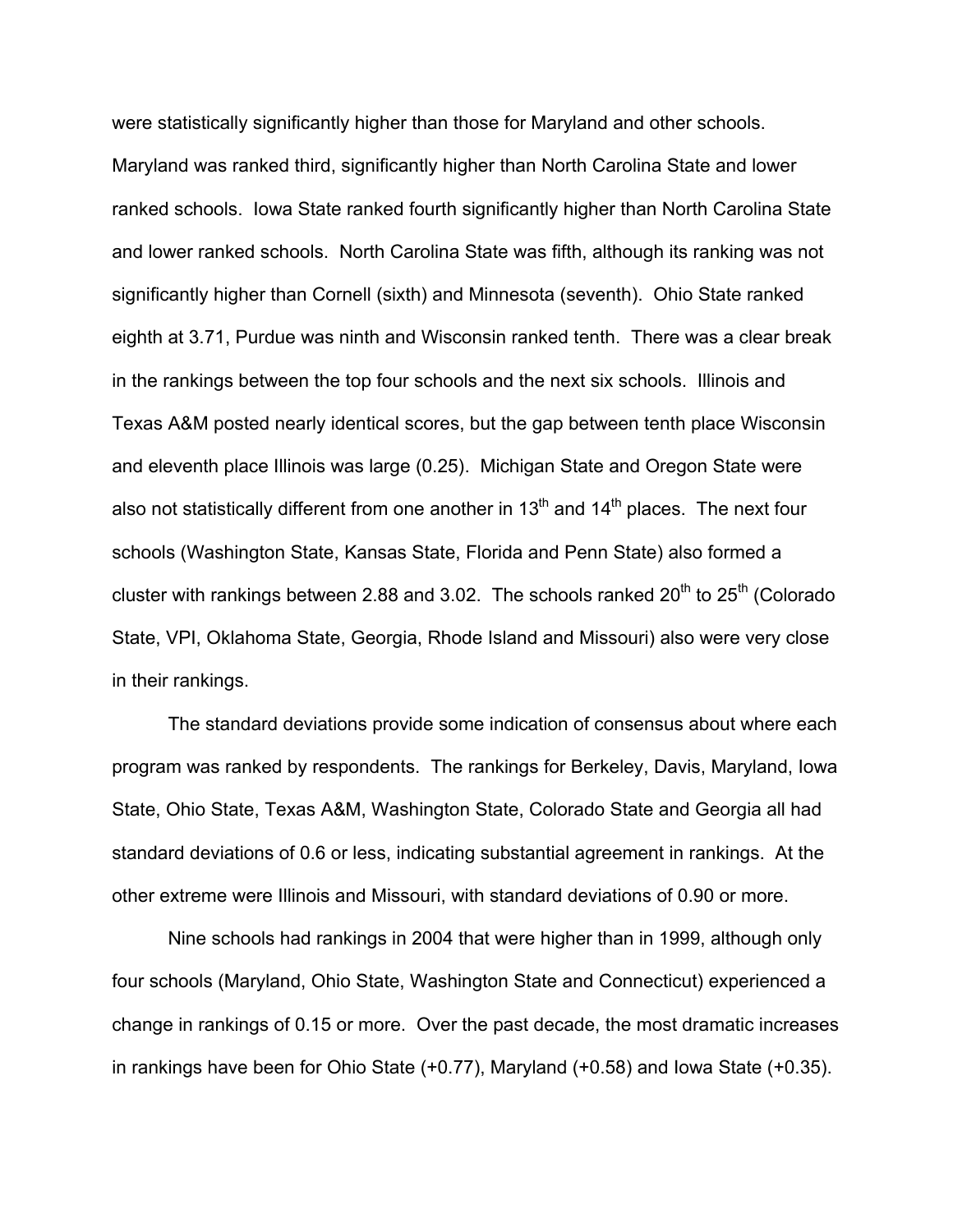The other 16 schools experienced a decline in scores from 1999 to 2004. It is important to note, however, that only eight schools (Minnesota, Wisconsin, Michigan State, Colorado State, VPI, Oklahoma State, Missouri and Georgia) experienced a decline in rankings. Over the last decade, the largest declines have occurred at Minnesota (-0.51), VPI (-0.40), Wisconsin (-0.32), and Michigan State (-0.21). The reason for the overall decline in average scores is that respondents gave fewer high rankings to various programs. Consequently, the average score given by respondents in 2004 was 3.53, compared to 3.65 in 1999 and 3.75 in 1994.

### U.S. M.S. Rankings

The rankings for M.S. programs are given in Table 2. Only programs mentioned by 10 or more respondents were included in the table. UC-Davis was ranked as the top M.S. program in 2004, with an average score of 4.43. Montana State closely followed at 4.39, with Maryland, Minnesota, and Iowa State rounding out the top five. The next 10 schools (Purdue, North Carolina State, Cornell, Ohio State, Arizona, Illinois, Oregon State, Wisconsin, Michigan State, and Kansas State) were all closely grouped, with ranking scores ranging from 3.67 to 3.96.

One particularly noteworthy result from the M.S. results was the decline in scores from 1999 to 2004. Only one M.S. program (Minnesota) received a higher average ranking in 2004 than it did in 1999. Some of these scores declined by a surprising amount for a five year period, including Kansas State (-0.50), Iowa State (-0.44) and Arizona (-0.39). Again, lower scores assigned by respondents suggests either a more critical appraisal of graduate programs or an actual decline in program quality.

### Canadian Program Rankings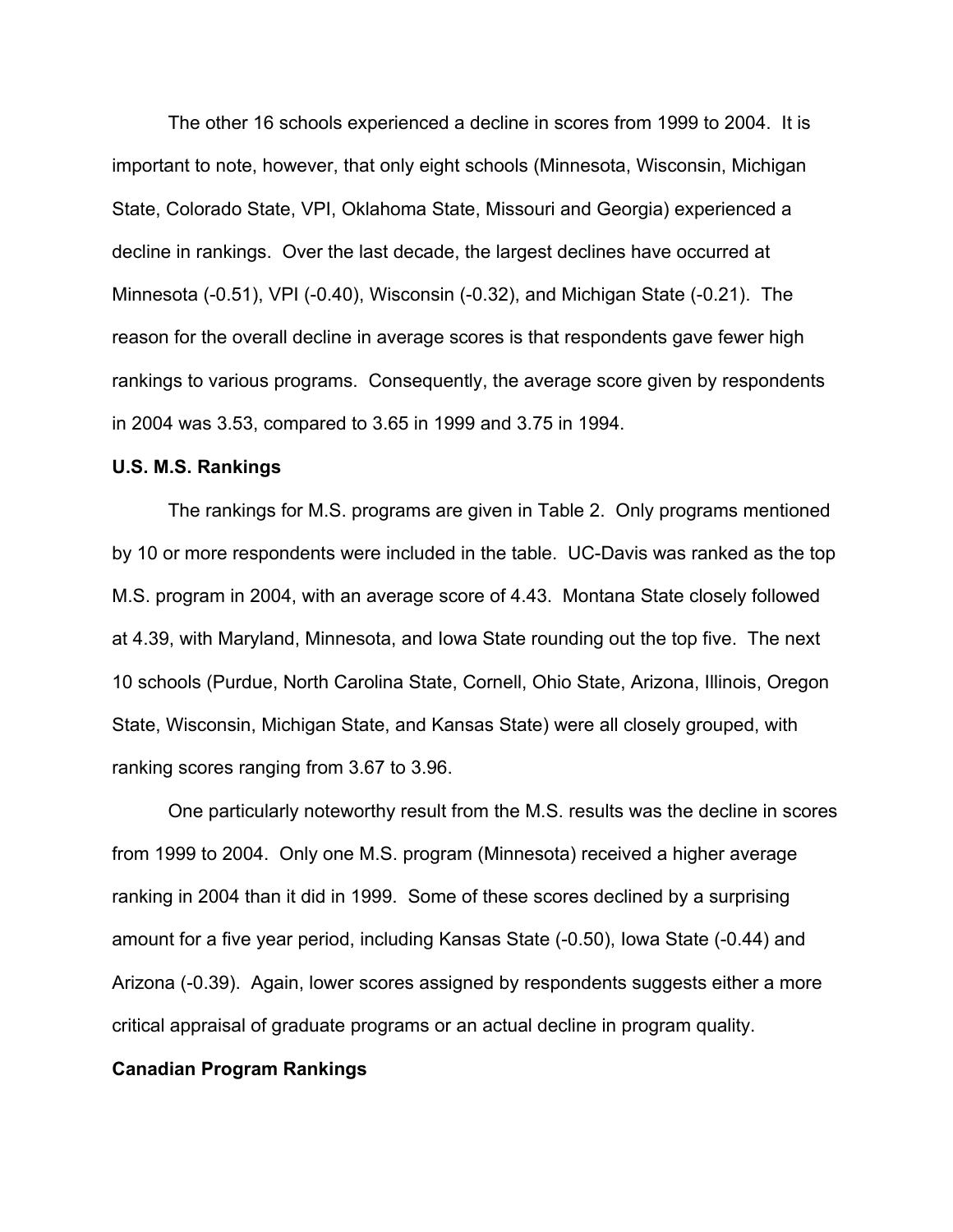The survey recipients were also asked to rank Canadian graduate programs in agricultural economics. As in the 1999 survey, no attempt was made to distinguish between M.S. and Ph.D. programs because there were so few programs and most are relatively small. Only 30 of the 48 individuals who completed parts of the survey provided rankings for the Canadian programs. The results are summarized in Table 3.

As in 1999, Guelph seemed the clear choice as the top Canadian graduate program in agricultural economics, with a ranking of 3.84 and also a low standard deviation. British Columbia, Saskatchewan and McGill were also ranked as above average graduate programs. Compared to 1999, McGill experienced a large drop in rankings (-0.37). Alberta registered the largest positive increase (+0.16).

### Rankings by Field

In the final portion of the survey, recipients were asked to list the top five programs in the designated field of interest and the ranking they gave to that particular program. Table 4 contains a summary of results for the top six schools in each area, provided a program was ranked by more than one individual. The International Development field rankings were omitted because of an insufficient number of survey respondents. Only four of the top 20 Ph.D. programs (Wisconsin, Washington State, Florida and Connecticut) failed to place one of their field areas in the top six.

Rankings can be analyzed based on the number of respondents listing a particular program in their top five, or based on the quality ranking scores provided by respondents. Data on both types of ranking criteria were reported in the table, but the quality ranking scores were used to rank programs in the table. Purdue had the top program in Farm Management, Finance and Production, Cornell was considered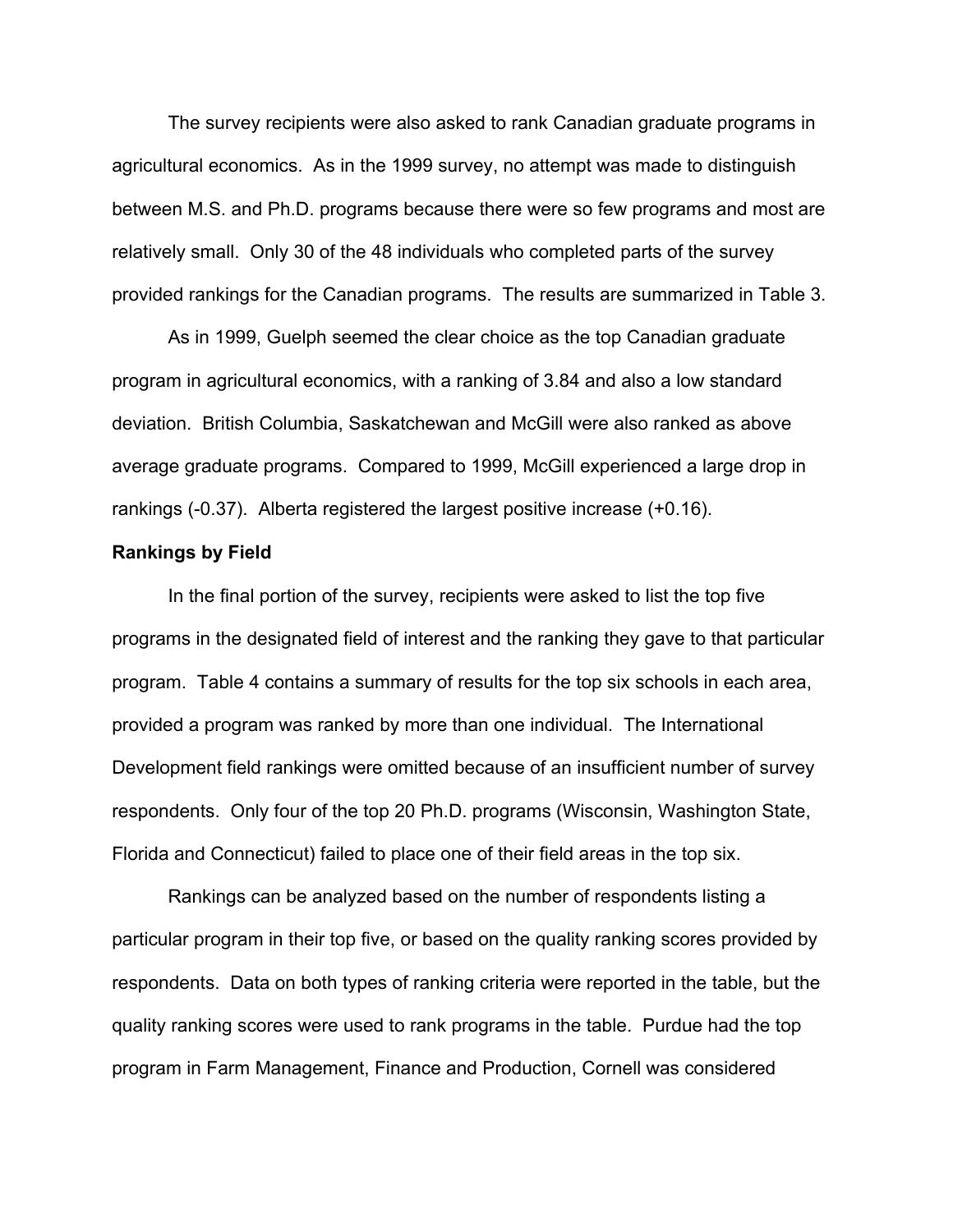strongest in Agribusiness, Marketing and Industrial Organization, Maryland had the best Resource and Environmental Economics field, and Illinois was considered strongest in Consumption and Price Analysis. Penn State and Illinois tied for the top ranking in rural development, and Purdue and UC-Berkeley tied for the top ranking in International Trade.

### Summary and Conclusions

The primary purpose of this paper was to update an earlier study ranking graduate programs in agricultural economics. Approximately 100 agricultural economists active in research were asked to subjectively rank up to 20 Ph.D. programs, 10 M.S. and Canadian graduate programs, and the five top programs in a field in which they have expertise. The Ph.D. rankings shifted somewhat from 1999 to 2004. Minnesota continued its decade long decline as a Ph.D. program, and Wisconsin also experienced a significant decline in average rank score. Ohio State continued its decade long rise in the rankings, from  $18<sup>th</sup>$  position in 1993 to  $8<sup>th</sup>$  in 2004. Maryland, Iowa State and Washington State also registered solid gains in the last five years.

In the M.S. area, virtually all programs were ranked lower in 2004 than in 1999. UC-Davis was the top ranked M.S. program, while most of the top 15 programs scored about the same in rankings. Guelph remained the top Canadian graduate program in agricultural economics.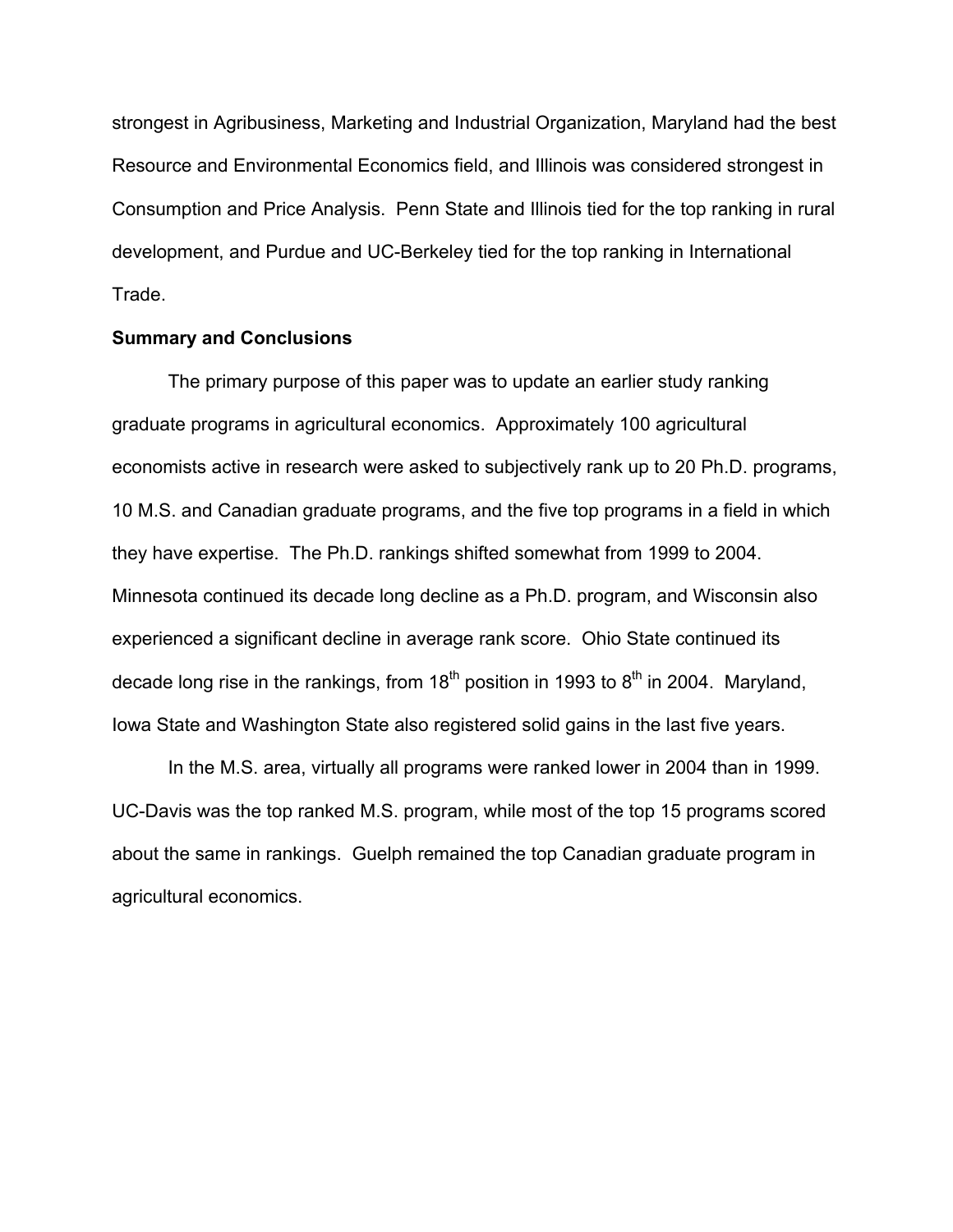## References

- Boddy, F.M. "A Preliminary Report of the Results on a Reputational Standing Survey of 31 Ph.D. Producing Departments of Agricultural Economics, Conducted in Spring 1975." Unpublished report circulated to chairmen of 31 agricultural economics departments, 10 September 1976..
- Boddy, F.M. "Preliminary Report of the Results of the Reputational Survey of 31 Departments of Agricultural Economics, Made in the Spring of 1981." Unpublished report circulated to chairmen of 31 agricultural economics departments, January 1982.
- Hilmer, C. and M. Hilmer. "A Descriptive and Econometric Analysis of Annual Salaries, Gender, Experience and Peer-Reviewed Publication Histories within Top-Ranked Agricultural Economics Programs." Paper presented at 2003 AAEA summer Meetings, Montreal, Quebec.
- Holland, D.W. and J.C. Redman. "Institutional Affiliation of Authors of Contributions to the American Journal of Agricultural Economics - 1953-1972." American Journal of Agricultural Economics 56(1974):784-90.
- Kinnucan, H.W. and G. Traxler. "Ranking Agricultural Economics Departments by AJAE Page Counts: A Reappraisal." Agricultural and Resource Economics Review 23(1994):194-99.
- Opaluch, J. and R.E. Just. "Institutional Affiliation of Authors of Contributions in Agricultural Economics, 1968-1972." American Journal of Agricultural Economics 59(1977):400-03.
- Perry, G.M. "Ranking M.S. and Ph.D. Graduate Programs in Agricultural Economics." Review of Agricultural Economics 16(1994):333-340.
- Perry, G.M. "Objective Measures of Ph.D. Program Quality in Agricultural Economics." Review of Agricultural Economics 17(1995):395-408.
- Perry, G.M. "Using Citations to Evaluate the Quality of Agricultural Economics Journals." Review of Agricultural Economics 19(1997):166-177.
- Perry, G.M. "Ranking M.S. and Ph.D. Programs in Agricultural Economics Fall 1999." Unpublished paper, located on the World Wide Web at http://arec.oregonstate.edu/rae.pdf
- Willis, E.C., L.M. Willis, and J. Shea. "Institutional Affiliation of Authors in the American Journal of Agricultural Economics, 1988-1992." Agricultural and Resource Economics Review 22(1993):175-78.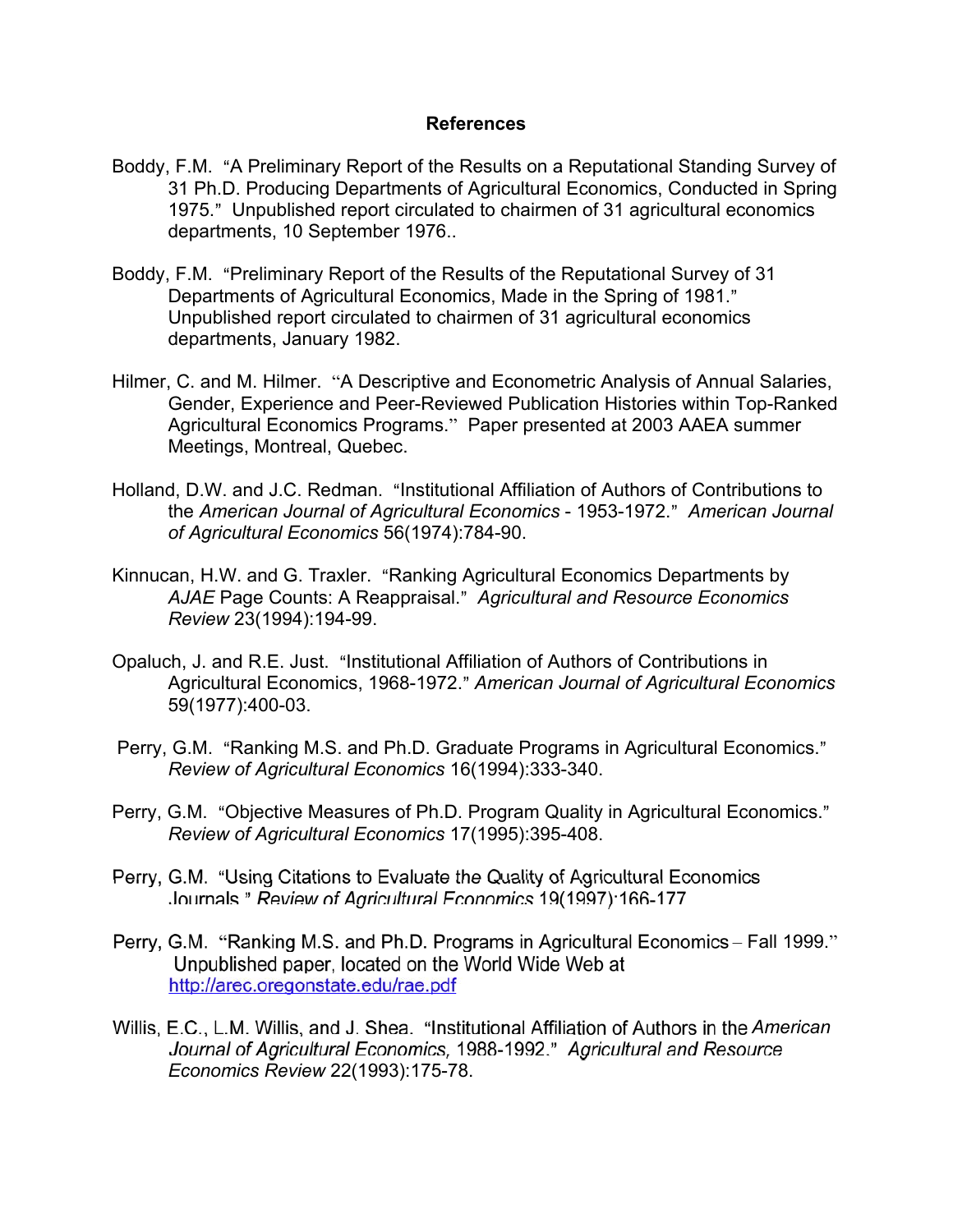|  |  |  | Table 1. Ph.D. Program Rankings in Agricultural Economics |
|--|--|--|-----------------------------------------------------------|
|  |  |  |                                                           |

|    |                         | -2004 Survey --------------- |           | ----1999 Survey------ |         | 1993<br>Survey | Change in Average<br>Rank |         |           |
|----|-------------------------|------------------------------|-----------|-----------------------|---------|----------------|---------------------------|---------|-----------|
|    |                         | Average                      | Standard  | Number of             | Average | Standard       | Weighted                  | 1999 to | 1993 to   |
|    | Ph.D. Program           | Rank                         | Deviation | Respondents           | Rank    | Deviation      | Rank                      | 2004    | 2004      |
|    | UC-Berkeley             | 4.88                         | 0.43      | 48                    | 4.85    | 0.35           | 4.86                      | 0.03    | 0.02      |
| 2  | <b>UC-Davis</b>         | 4.74                         | 0.44      | 48                    | 4.77    | 0.52           | 4.72                      | $-0.03$ | 0.02      |
| 3  | Maryland                | 4.65                         | 0.47      | 48                    | 4.50    | 0.56           | 4.07                      | 0.15    | 0.58      |
| 4  | <b>lowa State</b>       | 4.47                         | 0.58      | 46                    | 4.34    | 0.65           | 4.12                      | 0.13    | 0.35      |
| 5  | North Carolina          | 4.00                         | 0.75      | 47                    | 4.12    | 0.72           | 4.02                      | $-0.12$ | $-0.02$   |
| 6  | Cornell                 | 3.81                         | 0.75      | 44                    | 3.69    | 0.79           | 3.74                      | 0.12    | 0.07      |
|    | Minnesota               | 3.76                         | 0.67      | 46                    | 4.10    | 0.76           | 4.27                      | $-0.34$ | $-0.51$   |
| 8  | Ohio State              | 3.71                         | 0.58      | 43                    | 3.31    | 0.79           | 2.94                      | 0.40    | 0.77      |
| 9  | Purdue                  | 3.68                         | 0.79      | 40                    | 3.72    | 0.79           | 3.70                      | $-0.04$ | $-0.02$   |
| 10 | Wisconsin               | 3.65                         | 0.67      | 45                    | 3.90    | 0.69           | 3.96                      | $-0.25$ | $-0.31$   |
| 11 | <b>Illinois</b>         | 3.45                         | 0.92      | 44                    | 3.42    | 0.90           | 3.57                      | 0.03    | $-0.12$   |
| 12 | Texas A&M               | 3.43                         | 0.59      | 38                    | 3.48    | 0.80           | 3.57                      | $-0.05$ | $-0.14$   |
| 13 | Michigan State          | 3.27                         | 0.78      | 44                    | 3.43    | 0.90           | 3.49                      | $-0.16$ | $-0.22$   |
| 14 | Oregon State            | 3.17                         | 0.74      | 38                    | 3.20    | 0.72           | 3.17                      | $-0.03$ | 0.00      |
| 15 | <b>Washington State</b> | 3.02                         | 0.52      | 30                    | 2.81    | 0.69           | 2.85                      | 0.21    | 0.17      |
| 16 | Kansas State            | 2.97                         | 0.69      | 31                    | 2.94    | 0.94           | 3.01                      | 0.03    | $-0.04$   |
| 17 | Penn State              | 2.90                         | 0.65      | 42                    | 2.95    | 0.73           | 3.00                      | $-0.05$ | $-0.10$   |
| 18 | Florida                 | 2.88                         | 0.76      | 34                    | 2.90    | 0.72           | 3.00                      | $-0.02$ | $-0.12$   |
| 19 | Connecticut             | 2.72                         | 0.65      | 18                    | 2.56    | 0.77           | <b>NA</b>                 | 0.16    | <b>NA</b> |
| 20 | Colorado State          | 2.61                         | 0.59      | 18                    | 3.08    | 0.85           | <b>NA</b>                 | $-0.47$ | <b>NA</b> |
| 21 | VPI                     | 2.61                         | 0.75      | 27                    | 2.99    | 0.80           | 3.01                      | $-0.38$ | $-0.40$   |
| 22 | Oklahoma State          | 2.57                         | 0.65      | 27                    | 2.84    | 0.73           | 2.59                      | $-0.27$ | $-0.02$   |
| 23 | Georgia                 | 2.54                         | 0.53      | 27                    | 2.75    | 0.73           | 2.73                      | $-0.21$ | $-0.19$   |
| 24 | Rhode Island            | 2.53                         | 0.82      | 19                    | 3.29    | 0.88           | <b>NA</b>                 | $-0.76$ | <b>NA</b> |
| 25 | Missouri                | 2.50                         | 0.91      | 24                    | 2.89    | 0.56           | 2.92                      | $-0.39$ | $-0.42$   |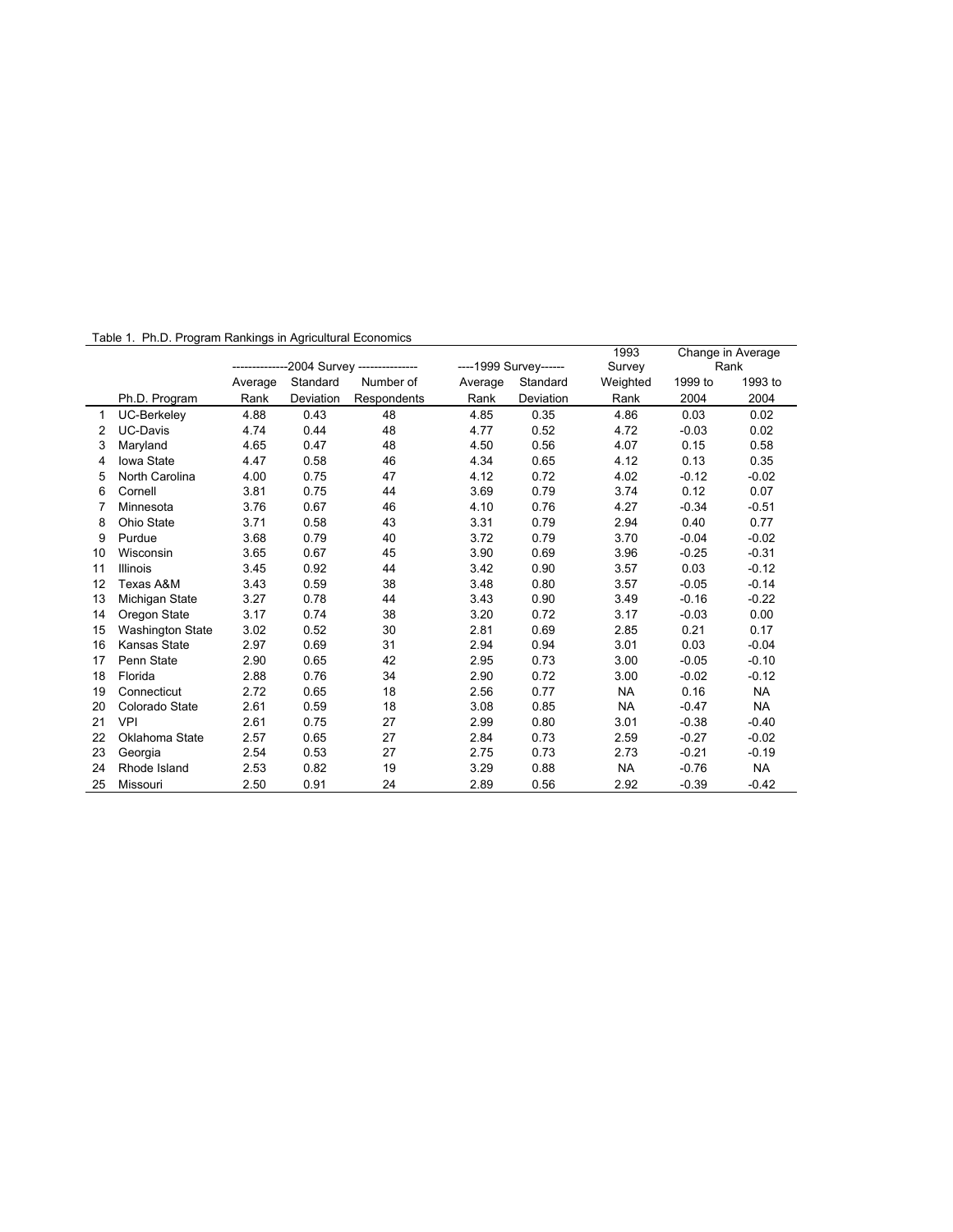|    |                    |                                           |           |             |                       |           | 1993           | Change in Average |           |
|----|--------------------|-------------------------------------------|-----------|-------------|-----------------------|-----------|----------------|-------------------|-----------|
|    |                    | --------------2004 Survey --------------- |           |             | ----1999 Survey------ |           | Survey<br>Rank |                   |           |
|    |                    | Average                                   | Standard  | Number of   | Average               | Standard  | Average        | 1999 to           | 1993 to   |
|    | M.S. Program       | Rank                                      | Deviation | Respondents | Rank                  | Deviation | Rank           | 2004              | 2004      |
|    | Davis              | 4.43                                      | 0.56      | 28          | 4.44                  | 0.87      | 4.48           | $-0.01$           | $-0.05$   |
|    | Montana State      | 4.39                                      | 0.83      | 31          | 4.42                  | 0.63      | 4.54           | $-0.03$           | $-0.15$   |
| 3  | Maryland           | 4.22                                      | 0.72      | 23          | 4.56                  | 0.50      | 4.22           | $-0.34$           | 0.00      |
| 4  | Minnesota          | 4.10                                      | 0.68      | 21          | 4.04                  | 0.79      | 4.57           | 0.06              | $-0.47$   |
| 5  | <b>lowa State</b>  | 4.00                                      | 0.78      | 26          | 4.44                  | 0.61      | 4.38           | $-0.44$           | $-0.38$   |
| 6  | Purdue             | 3.96                                      | 0.66      | 25          | 4.07                  | 0.88      | 4.40           | $-0.11$           | $-0.44$   |
|    | North Carolina St. | 3.92                                      | 0.64      | 24          | 4.08                  | 0.64      | <b>NA</b>      | $-0.17$           | NA        |
| 8  | Cornell            | 3.88                                      | 0.70      | 26          | 4.09                  | 0.58      | 4.43           | $-0.20$           | $-0.54$   |
| 9  | Ohio State         | 3.86                                      | 0.55      | 22          | 3.93                  | 0.68      | <b>NA</b>      | $-0.07$           | <b>NA</b> |
| 10 | Arizona            | 3.82                                      | 0.85      | 28          | 4.21                  | 0.73      | 4.39           | $-0.39$           | $-0.57$   |
| 11 | <b>Illinois</b>    | 3.82                                      | 0.83      | 22          | 3.92                  | 0.82      | <b>NA</b>      | $-0.10$           | <b>NA</b> |
| 12 | Oregon State       | 3.77                                      | 0.85      | 22          | 4.00                  | 0.78      | 4.15           | $-0.23$           | $-0.38$   |
| 13 | Wisconsin          | 3.76                                      | 0.51      | 25          | 3.92                  | 0.65      | 4.33           | $-0.16$           | $-0.57$   |
| 14 | Michigan State     | 3.73                                      | 0.81      | 22          | 4.00                  | 0.63      | 4.32           | $-0.27$           | $-0.59$   |
| 15 | Kansas State       | 3.67                                      | 1.00      | 18          | 4.17                  | 0.80      | NA             | $-0.50$           | NA.       |

Table 2. M.S. Graduate Program Rankings in Agricultural Economics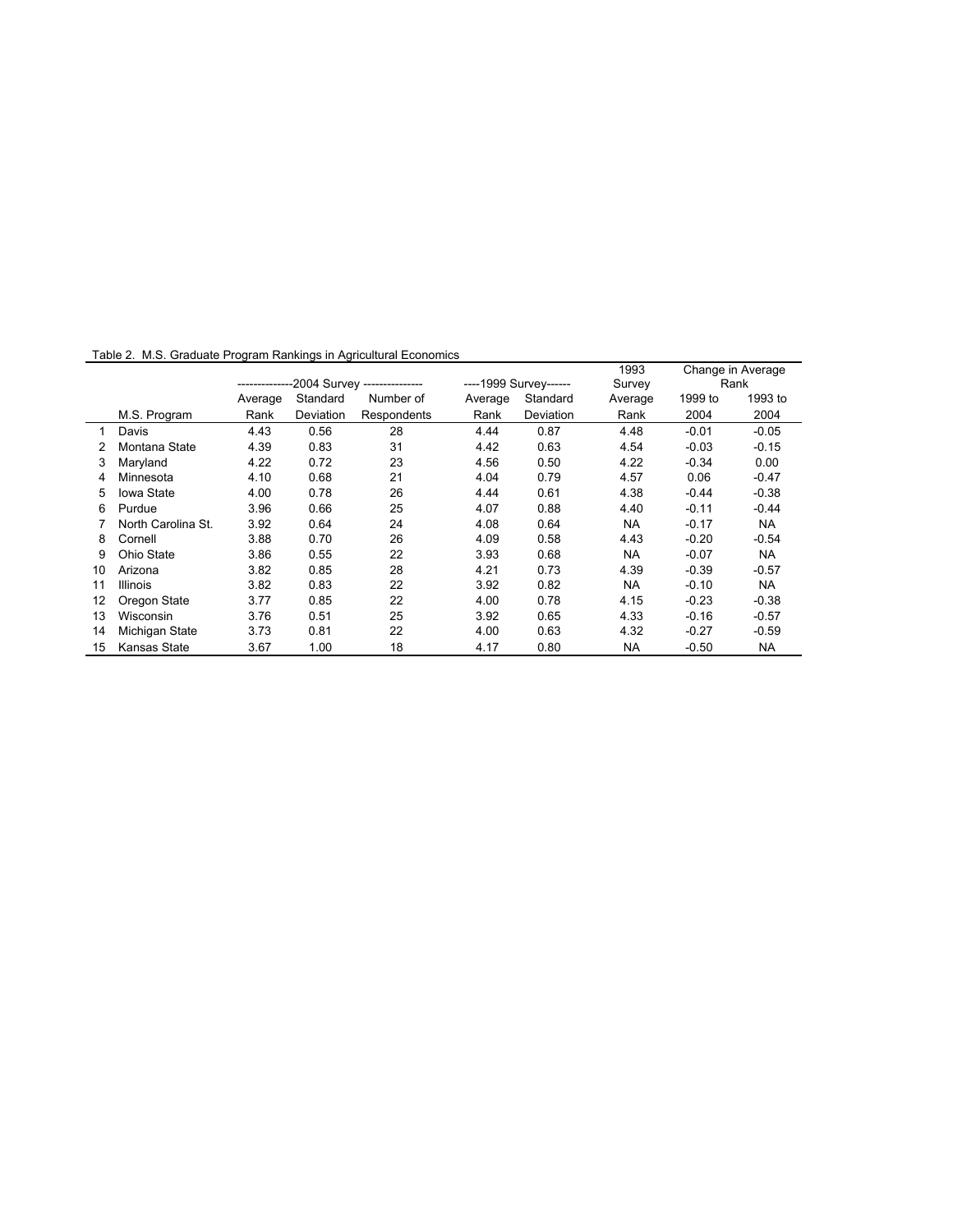|   |              | -2004 Survey ---------------     |           |             |          | -----1999 Survey------ |         |
|---|--------------|----------------------------------|-----------|-------------|----------|------------------------|---------|
|   |              | Standard<br>Number of<br>Average |           | Average     | Standard | 1999 to                |         |
|   | M.S. Program | Rank                             | Deviation | Respondents | Rank     | Deviation              | 2004    |
|   | Guelph       | 3.80                             | 0.75      | 30          | 3.84     | 0.78                   | $-0.04$ |
|   | <b>UBC</b>   | 3.40                             | 0.92      | 20          | 3.38     | 0.94                   | 0.02    |
|   | Saskatchewan | 3.25                             | 0.94      | 20          | 3.21     | 0.96                   | 0.04    |
|   | McGill       | 3.19                             | 0.79      | 21          | 3.56     | 0.93                   | $-0.37$ |
| 5 | Laval        | 2.89                             | 0.94      | 18          | 2.91     | 1.16                   | $-0.02$ |
| 6 | Alberta      | 2.89                             | 0.74      | 18          | 2.73     | 0.91                   | 0.16    |
|   | Manitoba     | 2.50                             | 0.50      | 14          | 2.66     | 0.82                   | $-0.16$ |

Table 3. Canadian Graduate Program Rankings in Agricultural Economics